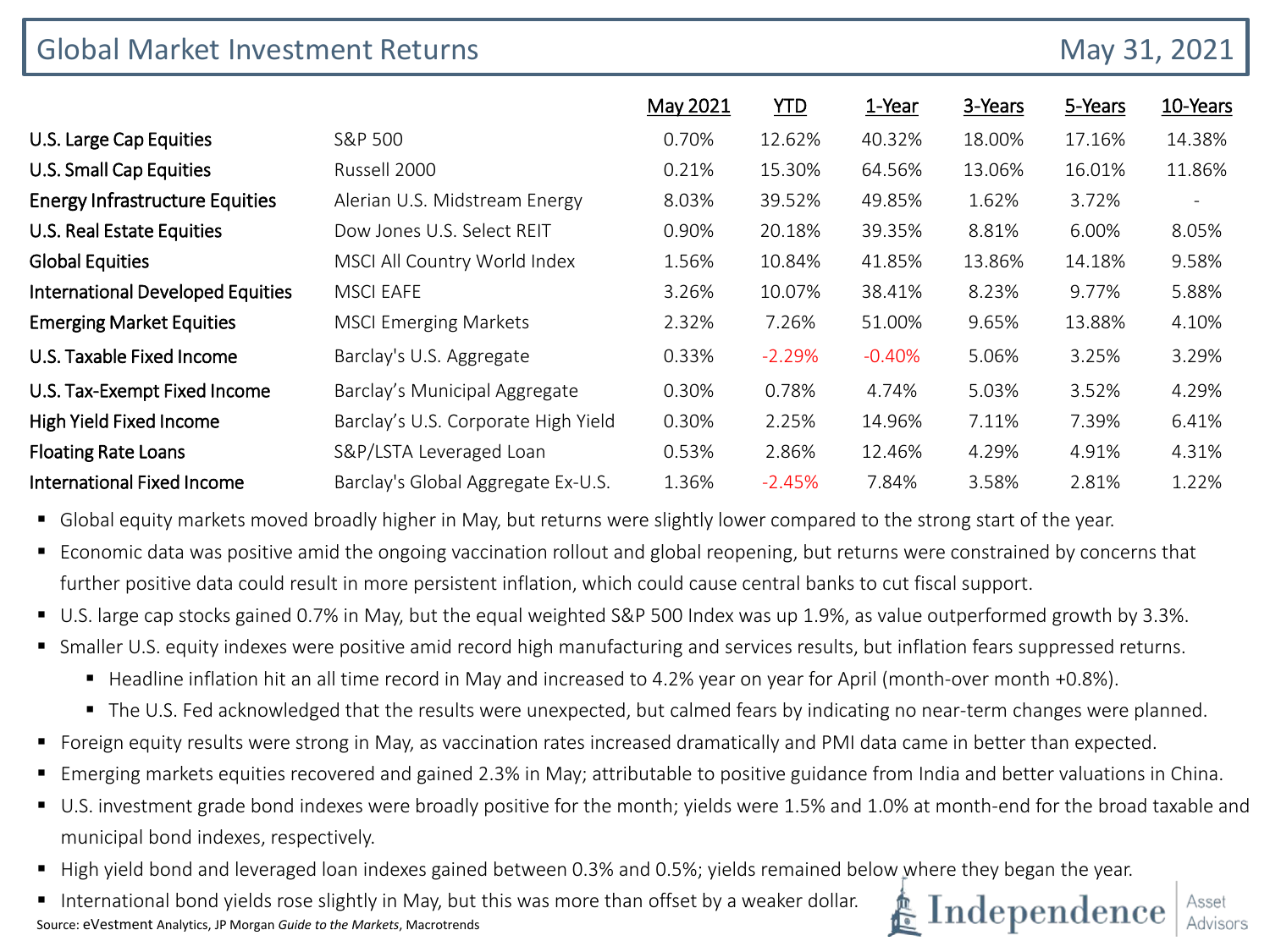### Economic Update

- The U.S. dollar declined 1.8% against the Canadian dollar in May, ending the month with an exchange rate of 1.2072.
- Statistics Canada's preliminary estimate for April shows a contraction of 0.8%, a result of a third wave of coronavirus infections.
- By contrast, the Canadian economy had expanded for eleven straight months, including 1.1% in March.
- According to the Bank of Canada, the April decline was expected and will not change the centra bank's outlook for tightening.
- The economy grew at an annualized pace of 5.6% in the first quarter, missing forecast by 1.1%, but most analysts still expect 6.5% DGP growth for the year, which is largely expected to result in some reduction of stimulus assistance (quantitative easing to end by 2022).



| <b>Date Range</b> | <b>USD to CAD</b> | +/-      | <b>\$USD 1,000,000</b> | <b>CAD Profile</b> |                            |  |  |
|-------------------|-------------------|----------|------------------------|--------------------|----------------------------|--|--|
| <b>YTD</b>        | 1.2754-1.2072     | $-5.3%$  | -<br>\$CAD 1,207,204   | 3.4% (April 2021)  |                            |  |  |
| 1-Year            | 1.3768-1.2072     | $-12.3%$ | @ 1.207204             | Interest Rate      |                            |  |  |
| 3-Years           | 1.2966-1.2072     | $-6.9%$  | (5/31/2021)            | Information        | http://www.bankofcanada.ca |  |  |
|                   |                   |          |                        |                    |                            |  |  |

\*Total CPI Inflation

Sources: xe.com, Statistics Canada, bankofcanada.com, Reuters

 $1$  Organization for Economic Co-operation and Development

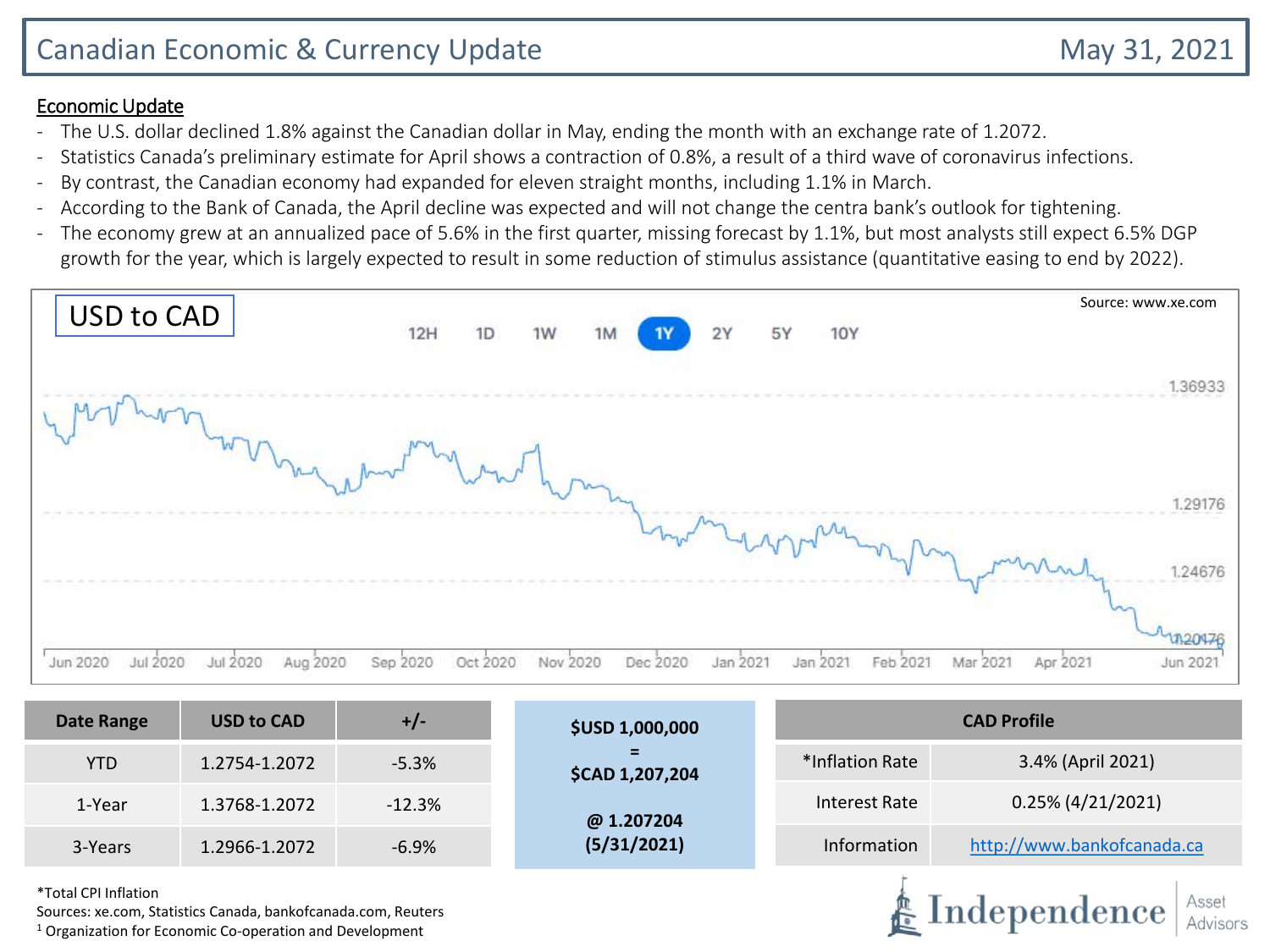# Copper Price History & Outlook May 31, 2021

The larger chart below shows the historical daily COMEX copper price, which is displayed in U.S. dollars per pound. The chart provides 20 years of price history as well as past recessions. The embedded chart provides a zoomed-in image of the 2021 calendar year copper price movement.

Copper prices were up \$1.16 per pound year-to-date, or 33.0%. Since the \$2.10 low point on March 23, 2020, prices have risen \$2.58 per pound, or 122.9%.

#### The price of copper was \$4.68 per pound as of May 31, 2021.



## Copper Price Outlook

Copper prices moved 4.7% higher in May, or \$0.21 per pound, amid tight supply and heavy demand.

Chile and Peru, the number one and two copper producers, both sought to raise the royalty tax on copper miners. In addition, union workers for BHP's Escondida and Spence copper mines in Chile went on strike amid a labor contract dispute. In the Democratic Republic of the Congo, Africa's largest producer, the government imposed a ban on the export of copper concentrates.

These actions fueled uncertainty over the global supply of copper amid a surge in demand. With inventories now at levels only seen 15 years ago and stocks covering just three weeks of demand, Bank of America's commodity strategist Michael Widmer predicted copper at \$13,000 per ton in the coming years, and up to \$20,000 per ton by 2025 (approx. \$10 per pound), a 100% increase from the latest high of \$10,000 per ton.

Independenc

Sources: Macrotrends, BofA/CNBC, London Metal Exchange (Copper)